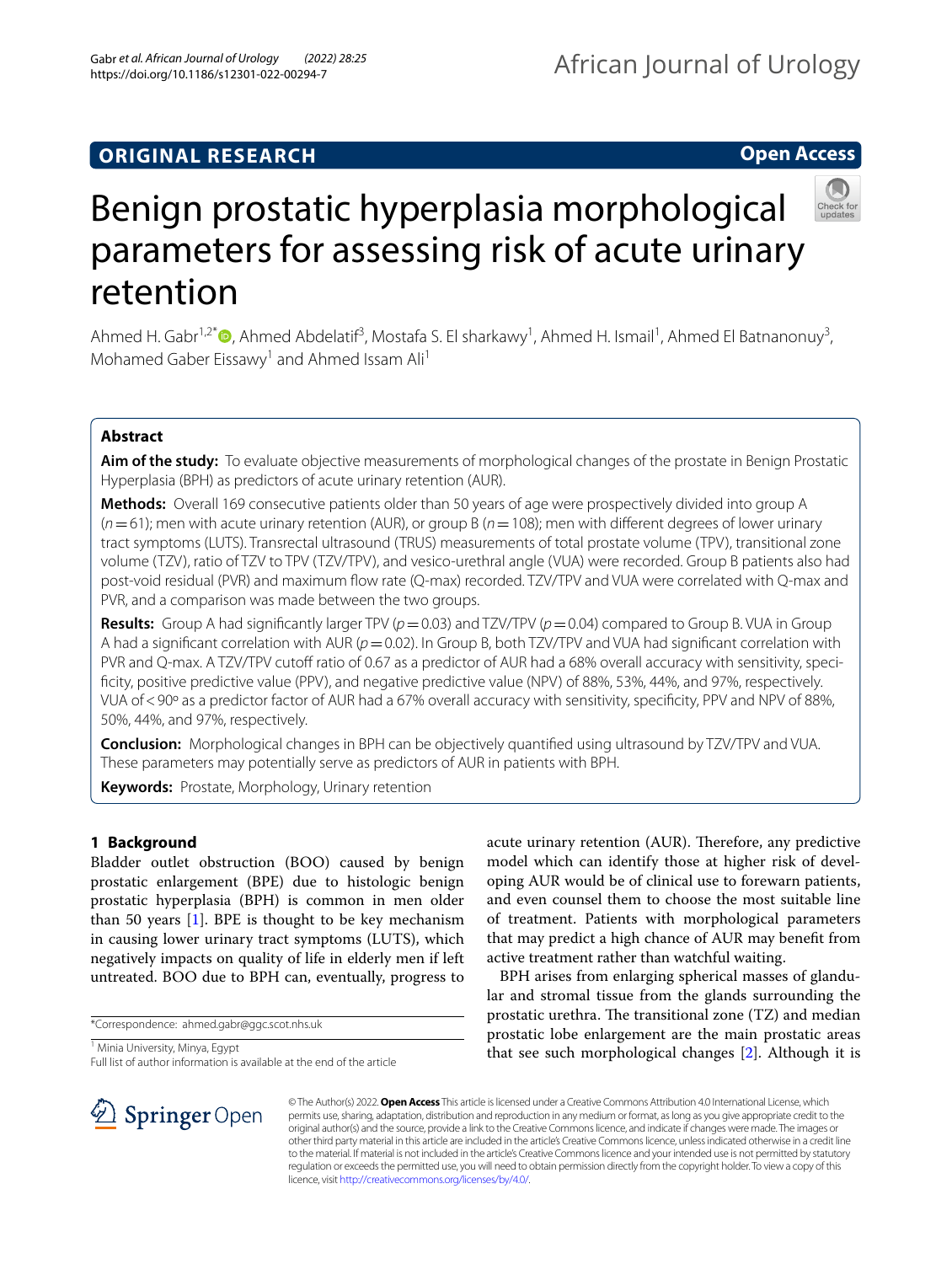an imperative initial investigation, digital rectal examination (DRE) has been shown to underestimate prostate size during routine physical examination and assessment for these changes  $[3]$  $[3]$ . The widely held belief that prostate size may not necessarily correlate with urinary flow rate or post-void residual (PVR) [[2,](#page-5-1) [4](#page-5-3)–[6\]](#page-5-4) has resulted in some urologists paying little attention to prostate volume estimation during evaluation of patients with BOO. However, other studies have shown a more promising relationship between prostate volume and various symptom questionnaires  $[3, 7-10]$  $[3, 7-10]$  $[3, 7-10]$  $[3, 7-10]$ . On the back of these findings, the degree of median lobe enlargement may be an important factor infuencing the degree of obstruction secondary to BPH and therefore the clinical symptoms.

The aim of our study is to evaluate the objective measurements of morphological changes of prostate in patients with BPH that may predict the risk of development of AUR in these patients in a non-invasive fashion.

#### **2 Methods**

Between October 2019 and November 2021, we assessed 169 consecutive men aged  $\geq$  50 years of age who presented at their frst visit with LUTS or AUR. We prospectively divided them into group A ( $n=61$ ; men with AUR), or group B ( $n = 108$ ; men with variable degrees of LUTS).

The initial evaluations included medical history, DRE, complete physical examination, urinalysis (UA), total serum prostate specifc antigen measurement (PSA) and serum creatinine (SCr). For men in group B, PVR, voiding diary and uroflowmetry assessment was performed. Plain X-Ray of Kidney-Ureter-Bladder (KUB) was used to assess for any bony abnormalities or presence of obvious urolithiasis. Transabdominal ultrasonography was used to assess upper and lower urinary tracts and for post-void residual (PVR) measurement. In both groups, trans-rectal ultrasonography was used to measure the total prostate volume (TPV), transitional zone volume (TZV), and vesico-urethral angle (VUA) by two diferent operators. However, in group A, a Foley catheter was placed to relieve AUR frst, then the bladder was reflled with 200 °c of normal saline before starting the transrectal ultrasound examination (Table [1](#page-1-0)).

Men who were aged < 50 years, those with a history of prostate cancer, bladder mass (other than prostatic lobe) or bladder stones, history of urethral stricture, previous pelvic surgery or trauma, previous prostate surgery, current urinary tract infection, and neurological diseases (such as Parkinson's disease or cerebrovascular accident) were excluded from this study. Radiological fndings of the urinary tract revealed 4 (7.4%) patients with renal stones, and  $2(3.7%)$  patients with renal cysts. These patients were included in fnal analysis.

TRUS was performed using the B-K medical Hawk ultrasound scanner type 2102, and transrectal multiplanar probe 6–10 MHz B-K medical type 8551.

TPV and TZV were separately measured using height  $\times$  width  $\times$  length formula, where width was calculated from transverse view, and height x length were calculated from longitudinal view of the gland, Figs. [1](#page-2-0) and [2](#page-2-1). VUA was measured in a midline longitudinal plane between the proximal prostatic urethra and the trigone, Fig. [3.](#page-3-0)

Data were analyzed using SPSS software (Statistical Package for Social Science; SPSS Inc., IL, USA), Minitab Statistical Software (Copyright 2000, Minitab Inc.), and NCSS statistical system (2007). Comparison between groups was performed with application of Student's T-test and ANOVA test. Accuracy was represented with sensitivity, specificity, positive predictive value (PPV),

<span id="page-1-0"></span>

| <b>Table 1</b> Comparison between two groups |  |
|----------------------------------------------|--|
|----------------------------------------------|--|

| Group            | Age (years)  | PSA (Ng/ml)  | Gland (cc) | Adenoma (cc) | Angle   | Foley  |
|------------------|--------------|--------------|------------|--------------|---------|--------|
| A: No. of cases: | 61 patients  |              |            |              |         |        |
| Mean             | 61.721       | 3.46         | 42.262     | 27.770       | 117.902 | $-.44$ |
| SE of mean       | 0.9749       | 0.411        | 1.3983     | 1.1268       | 18.987  | 0.108  |
| Median           | 61.000       | 2.60         | 40.000     | 27,000       | 95.00   | $-1.0$ |
| Minimum          | 50.0         | 0            | 27.0       | 14.0         | 48.0    | $-1$   |
| Maximum          | 74.0         | 12           | 74.0       | 54.0         | 910.0   |        |
| B: no. of cases: | 108 patients |              |            |              |         |        |
| Mean             | 63.685       | 8.83         | 47.806     | 30.370       | 111.743 | 0.45   |
| SE of Mean       | 0.7960       | 1.906        | 3.0687     | 2.3191       | 12.4218 | 0.084  |
| Median           | 64.000       | 3.00         | 36.000     | 25.000       | 98.000  | 1.00   |
| Minimum          | 45.0         | $\mathbf{0}$ | 19.0       | 5.0          | 46.0    | $-1$   |
| Maximum          | 81.0         | 101          | 166.0      | 130.0        | 810.0   |        |
| $F$ value        | 0.018        | 13.835       | 17.308     | 14.905       | 0.003   | 0.069  |
| $P$ value        | 0.83         | 0.000        | 0.000      | 0.000        | 0.953   | 0.793  |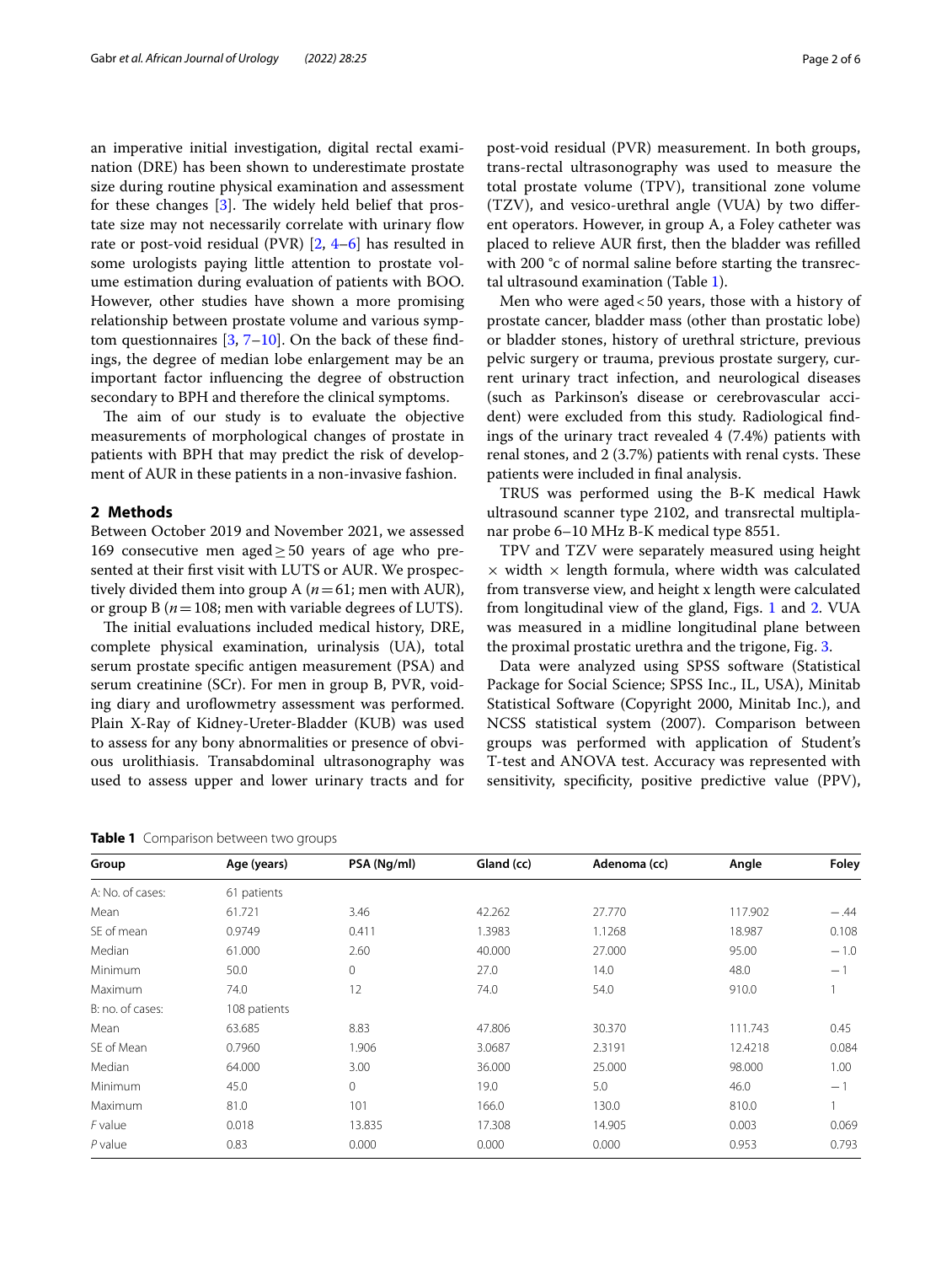

<span id="page-2-0"></span>negative predictive value (NPV), and using ROC curve (Receiver Operator Characteristics curve). Correlation between various variables was established using Pearson's moment correlation coefficient (*r*). A probability value of  $(p)$  < 0.05 was considered significant.

Sample size was calculated using G\*power software program. Previous studies were used as references to determine the sample size (Mullhal et al., 2003). At power of 85%, sample size was calculated as 169 patients for the whole study.

## **3 Results**

The clinical variables for the two groups are sum-marized in Table [1](#page-1-0) Compared with group B, Group A patients had signifcantly higher PSA (*p* < 0.001), TPV



<span id="page-2-1"></span> $(p=0.03)$ , TZV  $(p=0.003)$ , and TZV/TPV  $(p=0.04)$ . There was a significant correlation between the VUA and AUR  $(p=0.02)$  (Table [1](#page-1-0)). There was no significant correlation between TPV and Q-max  $(p=0.9)$ , or TPV and PVR  $(p=0.94)$  in Group B. However, TZV/TPV was significantly correlated with PVR  $(p=0.006)$  and Q-max (*p*=0.002). Likewise, VUA was signifcantly correlated with PVR ( $p = 0.05$ ) and Q-max ( $p = 0.001$ ).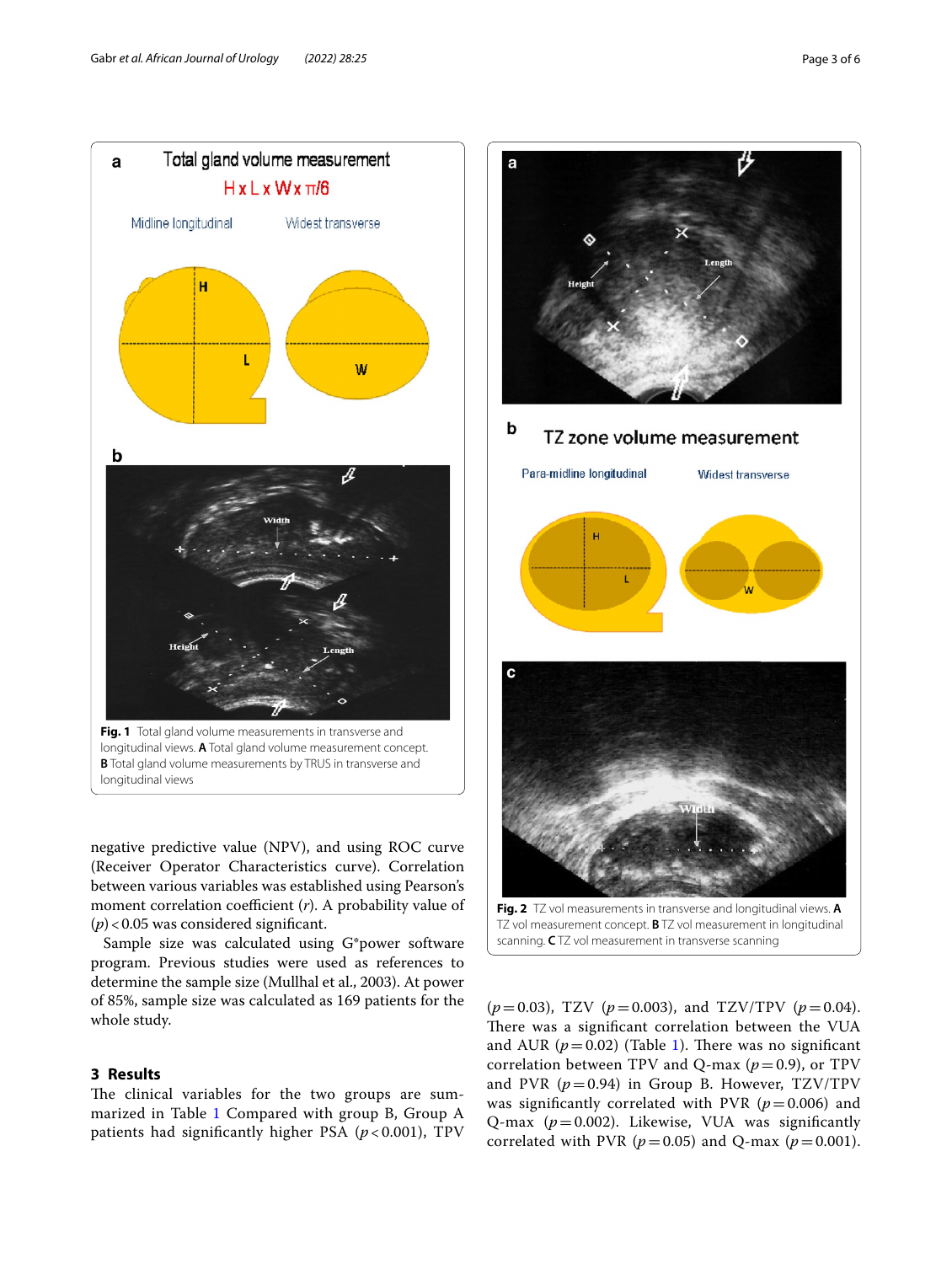<span id="page-3-0"></span>TZV by itself was also signifcantly correlated with PVR (*p*=0.001) and Q-max (*p* < 0.001) (Table [2](#page-3-1)).

We calculated a VUA cutoff value < 90° as a risk factor for AUR with an overall accuracy of 67%, with sensitivity, specifcity, PPV, and NPV of 88%, 50%, 42%, and 97%, respectively. We also calculated a TZV/TPV cutoff ratio of 0.67 as risk factor for AUR with an overall accuracy of 68%, with sensitivity, specifcity, PPV and NPV of 88%, 53%, 44%, and 97%, respectively. In sub-analyses comparisons, we found that PSA value  $\geq$  2.6 ng/ml provided the highest overall accuracy of 72% in predicting AUR, with sensitivity, specifcity, PPV and NPV of 88%, 55%, 50%, and 98%, respectively. Also, we calculated a cutoff value for age  $\geq$  61 years as a risk factor for AUR with an overall accuracy of 62%, with sensitivity, specifcity, PPV, and NPV of 74%, 31%, 28%, and 87%, respectively.

### **4 Discussion**

BPH is a progressive condition where approximately 15–20% of men may experience rapid progression over 4–5 years during watchful waiting, leading to moderate-to-severe symptoms, and eventual complications such as AUR [\[8\]](#page-5-7). Treatment of these patients should not be focused only on relieving their symptoms, but also improving their quality of life. Until now, urodynamic studies have been the only proven objective method of assessing BOO  $[9, 10]$  $[9, 10]$  $[9, 10]$  $[9, 10]$ . The main disadvantages of urodynamic studies include the need for urethral and rectal catheterization, which may cause partial obstruction during micturition, the possibility of introducing an infection, and discomfort that may alter the micturition refex [\[11](#page-5-9), [12\]](#page-5-10). In addition, urodynamic studies are resource intensive, time consuming and can be an invasive and unpleasant experience for the patient. As a result, development of non-invasive methods of diagnosing BOO would be widely welcomed. Our study could be a step forward in achieving this, though searching for other steps will still be needed to optimise that goal. We evaluated the objective measurements of morphological changes of prostate in patients with BPH as possible predictors of BOO, and found that the VUA and the ratio of TZV/TPV may accurately predict AUR in this cohort of patients.

Previous studies showed a weak correlation between TPV and various parameters of BOO, as well as LUTS [[5,](#page-5-11) [7](#page-5-5), [13](#page-5-12)]. Thus, urologists have been interested in other parameters such as the TZV, the transition zone index (TZI), and the prostate configuration  $[14, 15]$  $[14, 15]$  $[14, 15]$ . Kaplan

<span id="page-3-1"></span>

|         | Folev                 | Angle    | Adenoma               | Gland      | P.S.A    | Age                  |
|---------|-----------------------|----------|-----------------------|------------|----------|----------------------|
| Foley   |                       | $-0.015$ | $-0.155$ <sup>*</sup> | $-0.026$   | $-0.001$ | 0.014                |
| Angle   | $-0.015$              |          | $-0.063$              | $-0.071$   | $-0.032$ | $-0.083$             |
| Adenoma | $-0.155$ <sup>*</sup> | $-0.063$ |                       | $0.895***$ | $-0.055$ | $0.171$ <sup>*</sup> |
| Gland   | $-0.026$              | $-0.071$ | $0.895***$            |            | $-0.082$ | 0.147                |
| P.S.A   | $-0.001$              | $-0.032$ | $-0.055$              | $-0.082$   |          | 0.071                |
| Age     | 0.014                 | $-0.083$ | $0.171$ <sup>*</sup>  | 0.147      | 0.071    |                      |

\*Correlation is signifcant at the 0.05 level (2-tailed)

\*\*Correlation is signifcant at the 0.01 level (2-tailed)

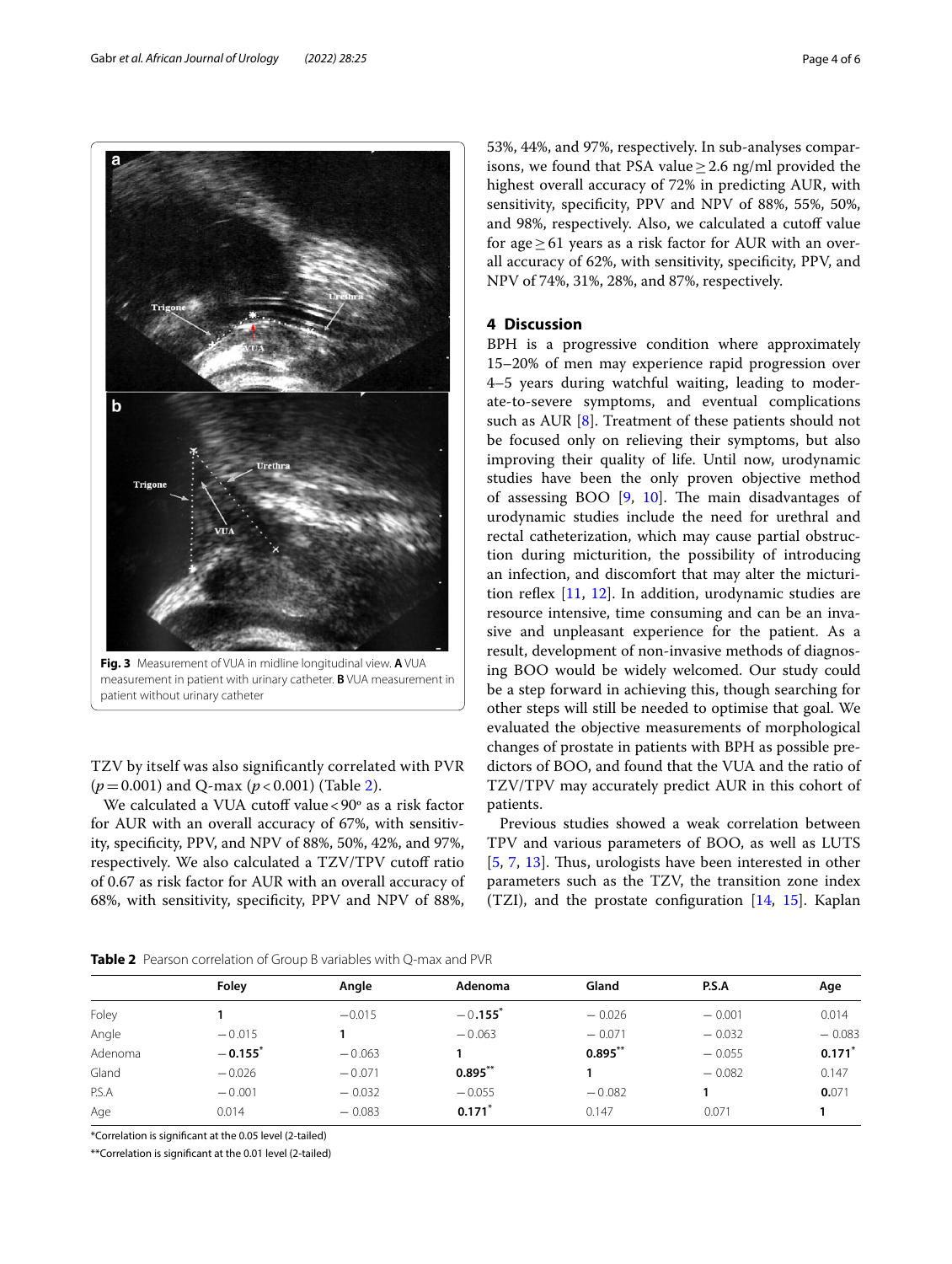et al. concluded that TZV is a more useful, signifcant proxy of BPH size than TPV [\[15\]](#page-5-14). Furthermore, there is compelling evidence that TZI correlates signifcantly with evaluated parameters of BPH, and may be the best proxy for BPH size and evaluation of the worsening obstruction [[15\]](#page-5-14).

In the Medical Therapy of Prostatic Symptoms (MTOPS) trial, TPV, PSA, Q-max, PVR and age were important predictors of the risk of clinical progression of BPH  $[16]$  $[16]$ . Similarly, the Proscar<sup>®</sup> Long-term Efficacy and Safety Study (PLESS) proved that the risk of AUR and subsequent prostatic surgery was higher with increasing prostate size ( $\geq$  40 ml) and PSA (> 2 ng/ml) [[17\]](#page-5-16). The Boston Health Professionals survey proved that age, international prostatic symptoms score (IPSS), and sympathomimetics were associated with a higher risk of developing AUR [\[18](#page-5-17)]. Among symptoms, sensation of incomplete emptying, a weak stream, and frequency were the best predictors of AUR, however, Q-max and prostate volume were not assessed in the study [\[18\]](#page-5-17).

Clearly, there are no reliable non-invasive tests that could replace the traditional urodynamic studies. Several studies reported the importance of anatomic factors in evaluating men with LUTS. Keqin et al. concluded that the degree of intravesical prostatic protrusion (IPP), which is related to the VUA measurement in our study, is valuable in predicting BOO and detrusor function in men with BPH  $[19]$ . They reported that men with significant IPP may sufer from severe obstruction and impaired detrusor function [[19\]](#page-5-18). In this study, they found that the incidence of AUR in the patients with a signifcant IPP versus those with non-signifcant IPP was 33.3% and 18.0%, respectively [[19\]](#page-5-18). Chia et al. suggested that IPP causes a "ball-valve" type of obstruction, disrupting the funneling efect of the bladder neck and causing dyski-netic movement of the bladder during voiding [[20](#page-5-19)]. They concluded that IPP is a much better predictor of BOO in comparison to other parameters such as age, symptoms, Q-max, PVR, or TPV [[20\]](#page-5-19). Kojima et al. also suggested that IPP, as determined by transabdominal US, could be a useful non-invasive predictor of BOO [[21\]](#page-5-20). Finally, Lim et al. correlated IPP, PSA and TPV with PFS, and found that only IPP was independently associated with BOO [[22\]](#page-5-21).

Prostatic Urethral Angle (PUA) has also been described as an important factor in choosing the treatment modality and in predicting the response to treatment in patients with BPH/LUTS. Cho et al. demonstrated that PUA (which is defned as the angle formed by the proximal prostate urethra and distal prostate urethral) was inversely associated with the urinary flow rate, which can decrease by>27% as the PUA increases from 35° to 90° [[23\]](#page-5-22). However, Ku et al. did not specifcally fnd PUA to be associated with the urinary flow rate, but a  $\text{PUA} \geq 35^{\circ}$ was more likely to be associated with outlet obstruction than PUA <  $35^\circ$  in patients with LUTS/BPH  $[24]$  $[24]$ . The potential limitation of PUA as a predictor is that it may not refect the anatomy of the prostatic urethra during voiding, since PUA is measured at resting phase and not during voiding phase, though this could also be considered a limitation to VUA measurement.

We found that TZV/TPV ratio and VUA had excellent predictive powers of worsening obstruction, especially as they are related to Q-max, but less so in case of PVR. TZV/TPV ratio of 0.67 or higher was a reliable predictor of AUR with an accuracy of 68%. We suppose that a VUA<90° may be more reliable than previously studied IPP, or PUA, with an accuracy of 67%, however further comparative studies are needed to justify this assumption. In our sub-analyses,  $PSA > 2.6$  ng/mL and age  $> 61$ were also important and correlated with AUR. Others have also noted that patient age  $(>60)$  had a probability of 23% of AUR in the subsequent 20 years of follow up [[25\]](#page-5-24). Previously at our institution, Massoud concluded that combination of patient age with quantifed morphological prostatic changes could provide an accurate evaluation of the degree of obstruction and subsequent probability of AUR. In addition, TZV/TPV cutoff ratio of 0.6 in combination with age (>60) could predict AUR with an 85% accuracy [\[25](#page-5-24)]. Similarly, a VUA <  $90^\circ$  in combination with age had a 77% accuracy [\[25](#page-5-24)].

Our study was limited by the relatively small number of patients from a single institution and being operator dependent. We did not use IPSS or urodynamics during evaluation of our patients and as a result no direct comparisons could be made to these previously established standard-of-reference tests. A multi-institutional study with larger number of patients is needed to confrm our fndings across diferent populations.

#### **5 Conclusion**

We demonstrated that morphological changes of prostate in men with BPH could potentially be objectively quantified with TZV/TPV ratio and VUA. These parameters were signifcantly correlated with the degree of BOO and seem to accurately predict the occurrence of AUR.

#### **Abbreviations**

AUR: Acute urinary retention; BPE: Benign prostatic enlargement; BPH: Benign prostatic hyperplasia; BOO: Bladder outlet obstruction; DRE: Digital rectal examination; IPP: Intravesical prostatic protrusion; LUTS: Lower urinary tract symptoms; NPV: Negative predictive value; KUB: Plain X-Ray of kidney-ureterbladder; PVR: Post-void residual; PPV: Positive predictive value; PSA: Prostate specifc antigen; ROC: Receiver operator characteristics; SCr: Serum creatinine; TPV: Total prostate volume; TZ: Transition zone; TZI: Transition zone index; TZV: Transitional zone volume; TRUS: Transrectal ultrasound; VUA: Vesico-urethral angle.